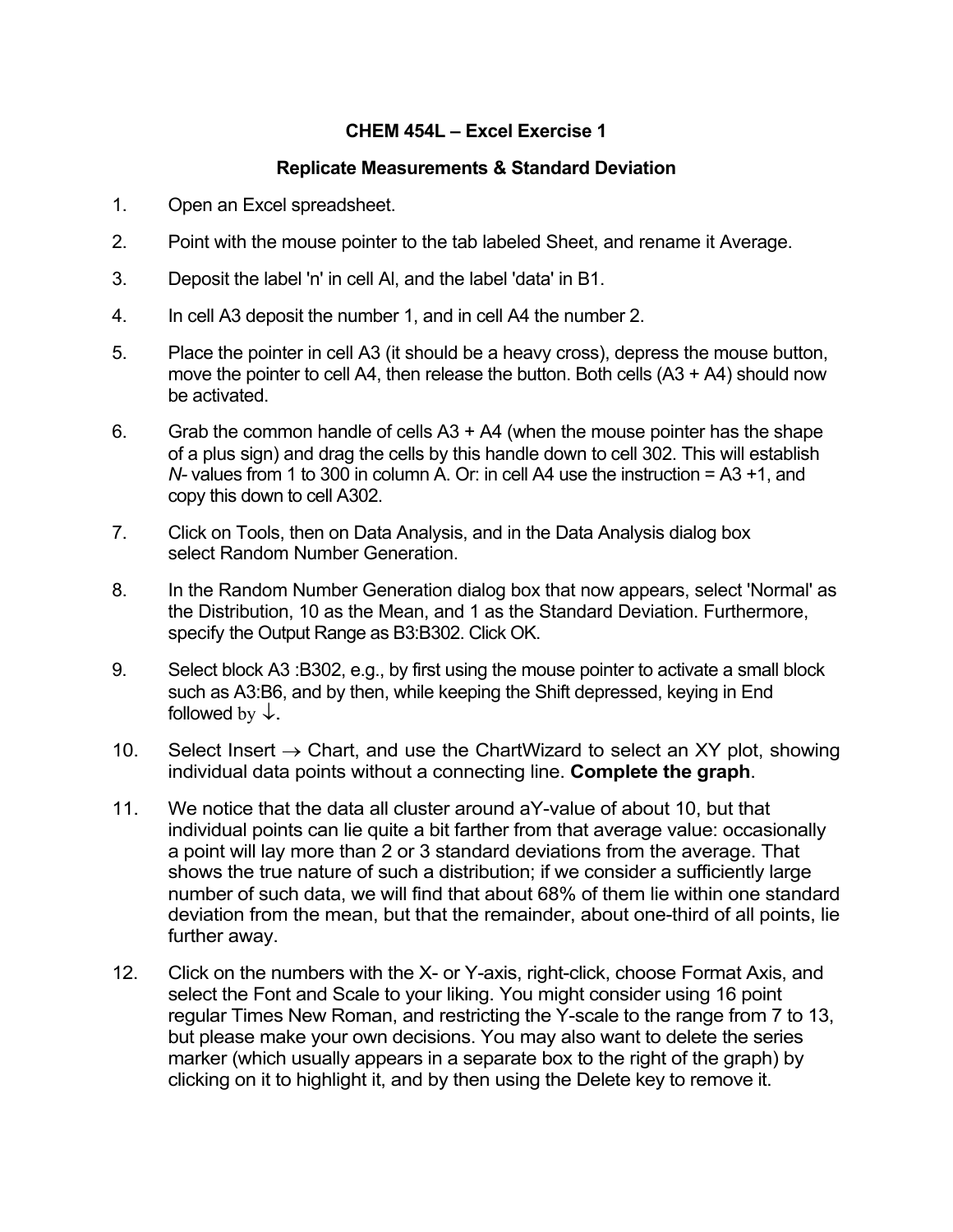- 13. Activate cell C4, and deposit in it the instruction = AVERAGE(B3:B5) which is equivalent to the instruction =  $(B3 + B4 + B5)$  /3. Verify in an empty cell that the instruction indeed calculates the average, then erase your verification lest it will show as an odd point in one of the graphs you will make.
- 14. Activate cell D4, and make it carry the instruction = STDEV(B3:B5), which calculates the standard deviation. Again verify that STDEV indeed calculates correctly, then erase that test.
- 15.Highlight the area C3:D5, grab its common handle, and pull that handle all the way down to cell D302. Column C should now have 100 data, each the average of three successive data points in column B, while column D will now contain the corresponding standard deviations.
- 16. Take a look at the averages and the standard deviations: they will show considerable fluctuations, even though all numbers were calculated from Gaussian noise with a constant standard deviation.
- 17. The easiest way to 'take a look' at these averages and their standard deviations is, of course, to **plot them**. Activate cell A3, then drag the pointer to A302, depress the Ctrl key, move the mouse pointer over to cell C302, and drag the pointer to cell C3. This will highlight the data in columns A and C you want to graph.
- 18. Click on Insert  $\rightarrow$  Chart, and answer the ChartWizard to make the graph showing the three-point averages. **Plot it**.
- 19. Click on the chart, then on one of the data points in it, then right-click, and select Format Data Series. In the resulting dialog box go for the Y Error Bars tab, under Display select Both, and push the radio button for Custom. Then deposit in the two boxes labeled + and - the identical instruction: =AVERAGE!D3:D302, and use the OK button to enter these instructions. You should now obtain a graph in which all three-point averages are specifically labeled with their corresponding standard deviations.
- 20. Activate cell *E8* and let it calculate the average of the 10 consecutive data in B3:B12.
- 21. Similarly, in cell F8, compute the corresponding standard deviation.
- 22. Highlight block E3:F12, grab it by its handle, and copy it down to F302. You should now have 30 averages of 10 points each, with their standard deviations.
- 23. Use columns A and E to make a **graph**, on a new sheet.
- 24. Add error bars to the averages plotted, using as before the Format Data Series dialog box, where you select the Y Error Bars tab, then specify the Error Amount under Custom as = AVERAGE!F3:F302 in both directions.
- 25. In column G calculate the averages of 30 consecutive data points and in column H the corresponding standard deviations. **Plot** the resulting thirty-point averages, with their individual error bars.